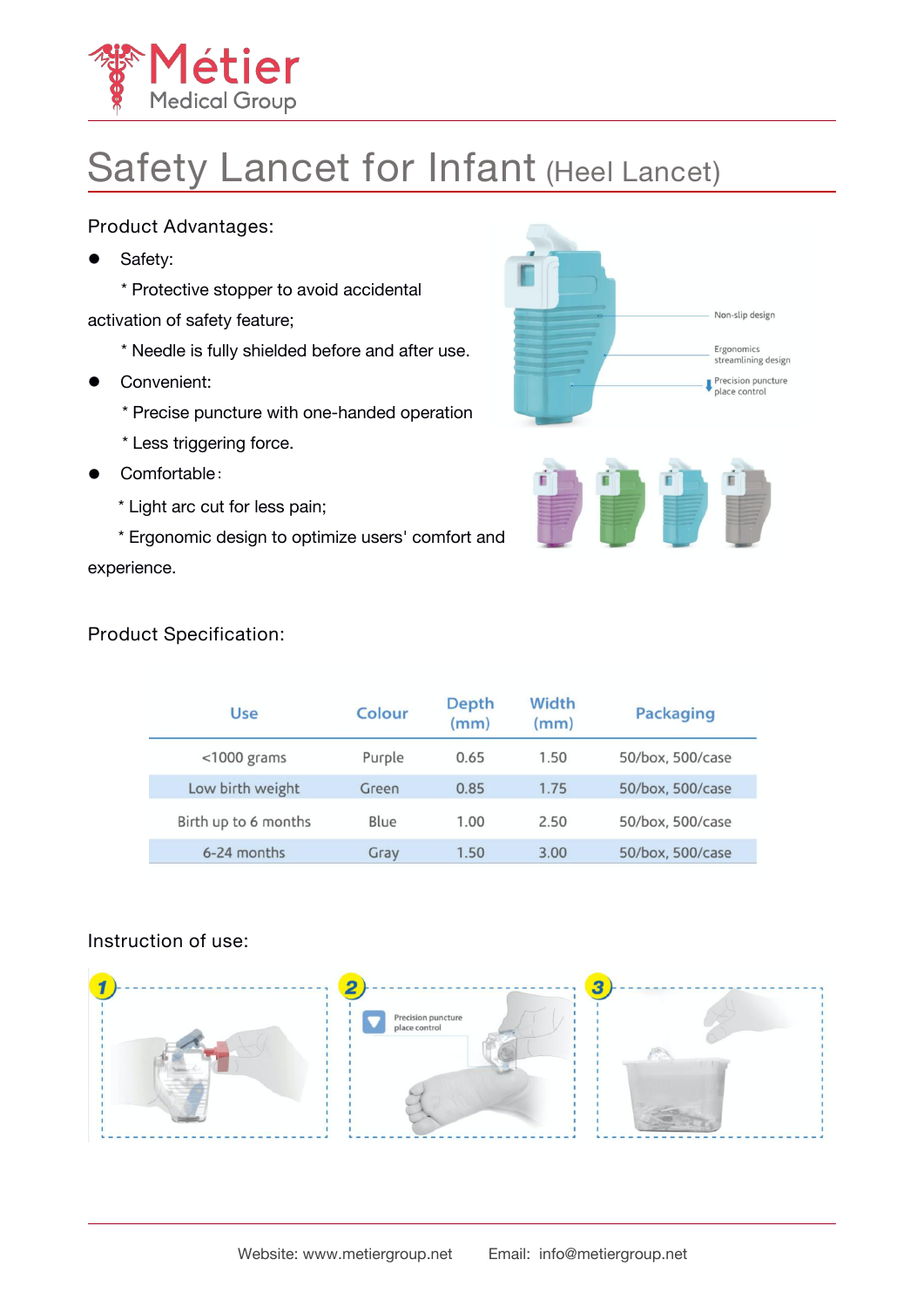

### **Safety Lancet for Adult (M Model)**

Product Advantages:

- Safety:
	- \* Needle is fully shielded before and after use;
	- \* Sterilized by gamma irradiation.
- **•** Convenient:
	- \* Pre-loaded and pressure activated device;
	- \* Less triggering force.
- **Comfortable:** 
	- \* High quality tri-bevel with high-speed penetration;
	- \* Tri-level ground cannula keeps good blood flow;
	- \* The optimum ergonomics design.



Product Specification:

- 21G x 1.8mm/2.2mm/2.4mm 23G x 1.8mm/2.2mm/2.4mm
- 25G x 1.8mm
- 26G x 1.8mm
- 28G x 1.6mm/1.8mm
- 30G x 1.6mm/1.8mm



Instruction of use: